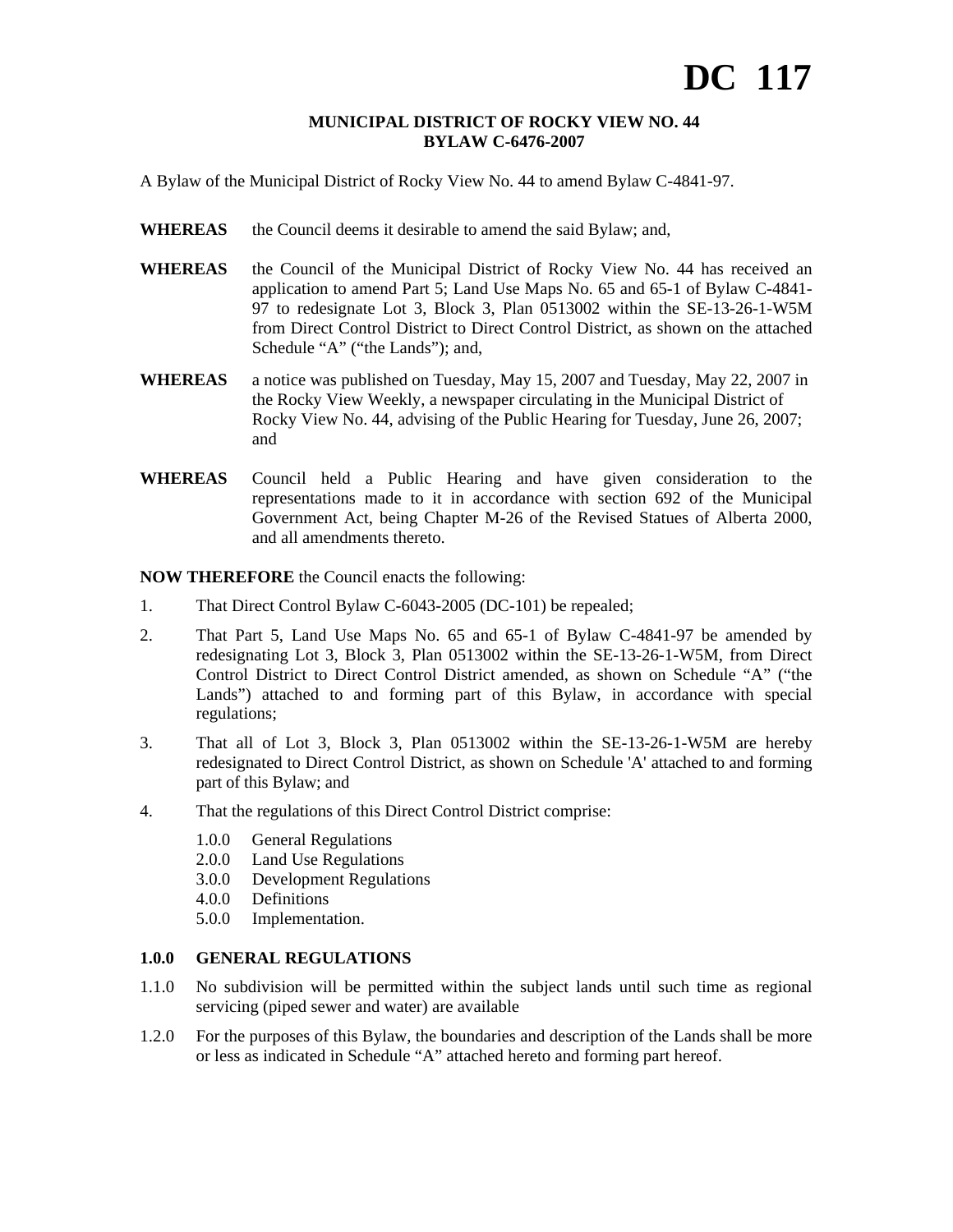- 1.3.0 The Operative and Interpretative Clauses (Part One), General Administration (Part Two) and General Regulations (Part Three) as contained in the Land Use Bylaw C-4841-97 are applicable, unless otherwise stated in this Bylaw.
- 1.4.0 The Development Authority shall consider and decide on applications for Development Permits for all uses listed by this Bylaw provided the provisions of Sections 2 and 3 herein are completed in form and substance, satisfactory to the Municipality.
- 1.5.0 The Development Authority shall be responsible for the issuance of Development Permit(s) for the Lands subject to this Bylaw.
- 1.6.0 At the time of subdivision or development of the Lands, the Municipality may require the Owner to enter into an agreement pursuant to Section 62 of the Municipal Government Act respecting the future acquisition of a strip of land 25 meters wide as shown in Schedule C for the development of a future road within the Hamlet, subject to confirmation that existing easements will not be negatively affected.
- 1.7.0 Proposals for uses and subdivision beyond that provided by this Bylaw shall require an amendment to this bylaw to be permitted.

# **2.0.0 LAND USE REGULATIONS**

2.1.0 Purpose and Intent

*The purpose and intent of this District is to provide for the expansion of land uses within the Hamlet of Balzac, integrating existing development with new land uses while ensuring high quality, attractive and aesthetically pleasing development fronting Queen Elizabeth II Highway. This District has also been designed to ensure that opportunities for access to future Hamlet oriented development on the balance of the parent parcel can be realized.* 

2.2.0 All Development Cells:

Uses:

- 2.2.1 Parking
- 2.2.2 Landscaping
- 2.2.3 Fencing
- 2.2.4 Signs
- 2.3.0 Development Cell A:

**Uses** 

- 2.3.1 Development existing as of the date of passage of this Bylaw
- 2.3.2 Recreational Vehicle Sales and Show Room, Parts and Service Areas and Administrative Offices and Areas, all located within the existing principle buildings on the site.
- 2.3.3 Outdoor Recreational Vehicle Display Area
- 2.3.4 Outdoor Recreational Vehicle Inventory Area
- 2.3.5 Outdoor Recreational Vehicle Service and Dealer Preparation Area
- 2.3.6 Personal Service Business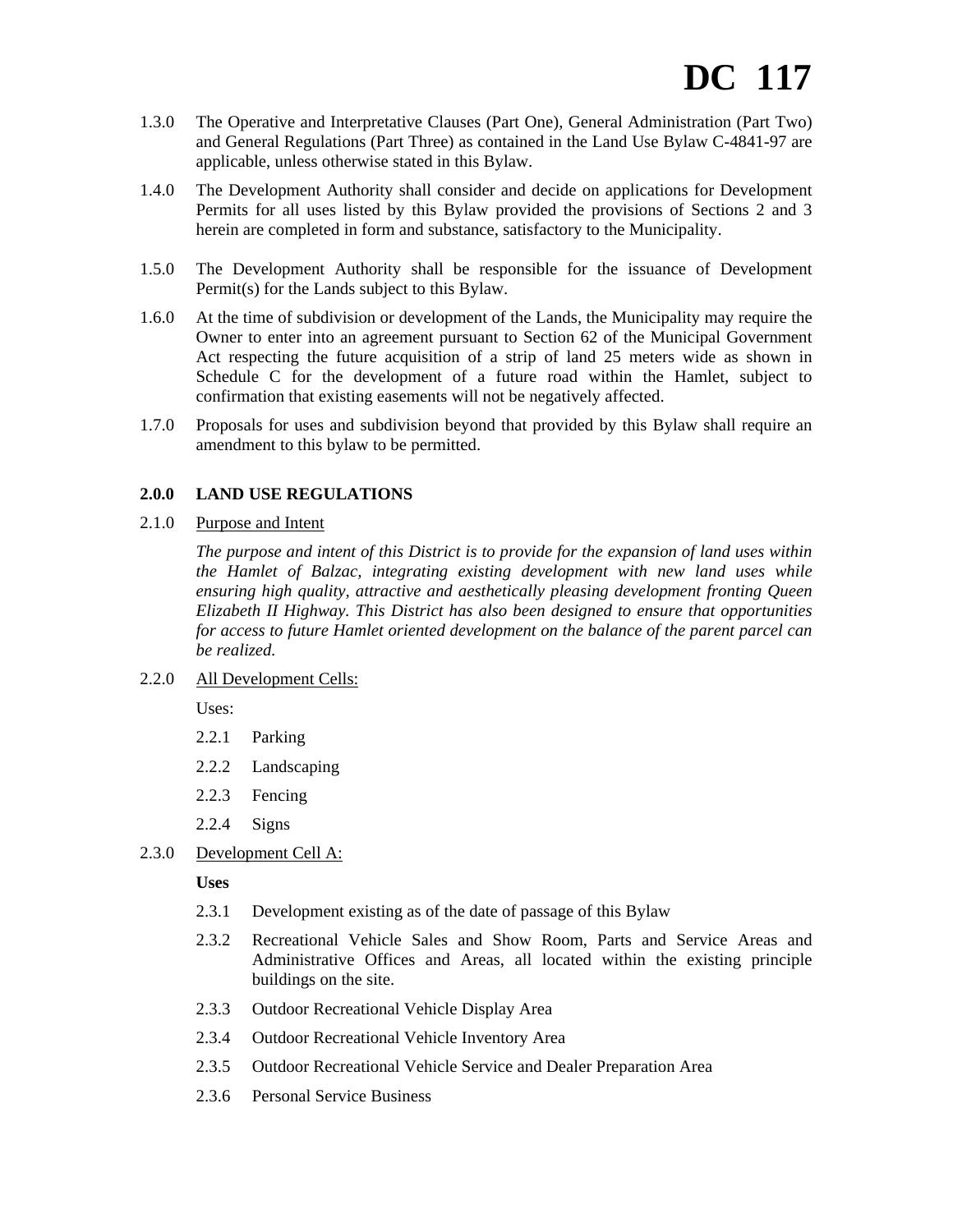# **DC 117**

- 2.3.7 Post Offices
- 2.3.8 Retail Store
- 2.3.9 Animal and Health Care Services
- 2.3.10 Automotive, Equipment & Vehicles Services
- 2.3.11 Child Care Facilities
- 2.3.12 Liquor Sales
- 2.3.13 Warehouse Stores
- 2.3.14 Offices
- 2.3.15 Accessory Buildings

# **Uses available with Regional Servicing**

- 2.3.16 Churches
- 2.3.17 Grocery Stores
- 2.3.18 Health Care Services
- 2.3.19 Restaurants
- 2.3.20 Amusement and Entertainment Services
- 2.3.21 Drinking Establishment
- 2.3.22 Outdoor Café
- 2.3.23 Greenhouses
- 2.3.24 Special Care Facilities

#### 2.4.0 Development Cell B:

#### **Uses**

- 2.4.1 Outdoor Recreation Vehicle Storage Area
- 2.4.2 Automotive, Equipment and Vehicle Services
- 2.4.3 Auctioneering Services
- 2.4.4 Animal Health Care Services
- 2.4.5 General Industry Type I
- 2.4.6 Liquor Sales
- 2.4.7 Warehouse Stores
- 2.4.8 Offices
- 2.4.9 Accessory Buildings

#### **Uses Available with Regional Servicing**

- 2.4.10 Grocery Store
- 2.4.11 Health Care Services
- 2.4.12 Medical Treatment Services
- 2.4.13 Drinking Establishments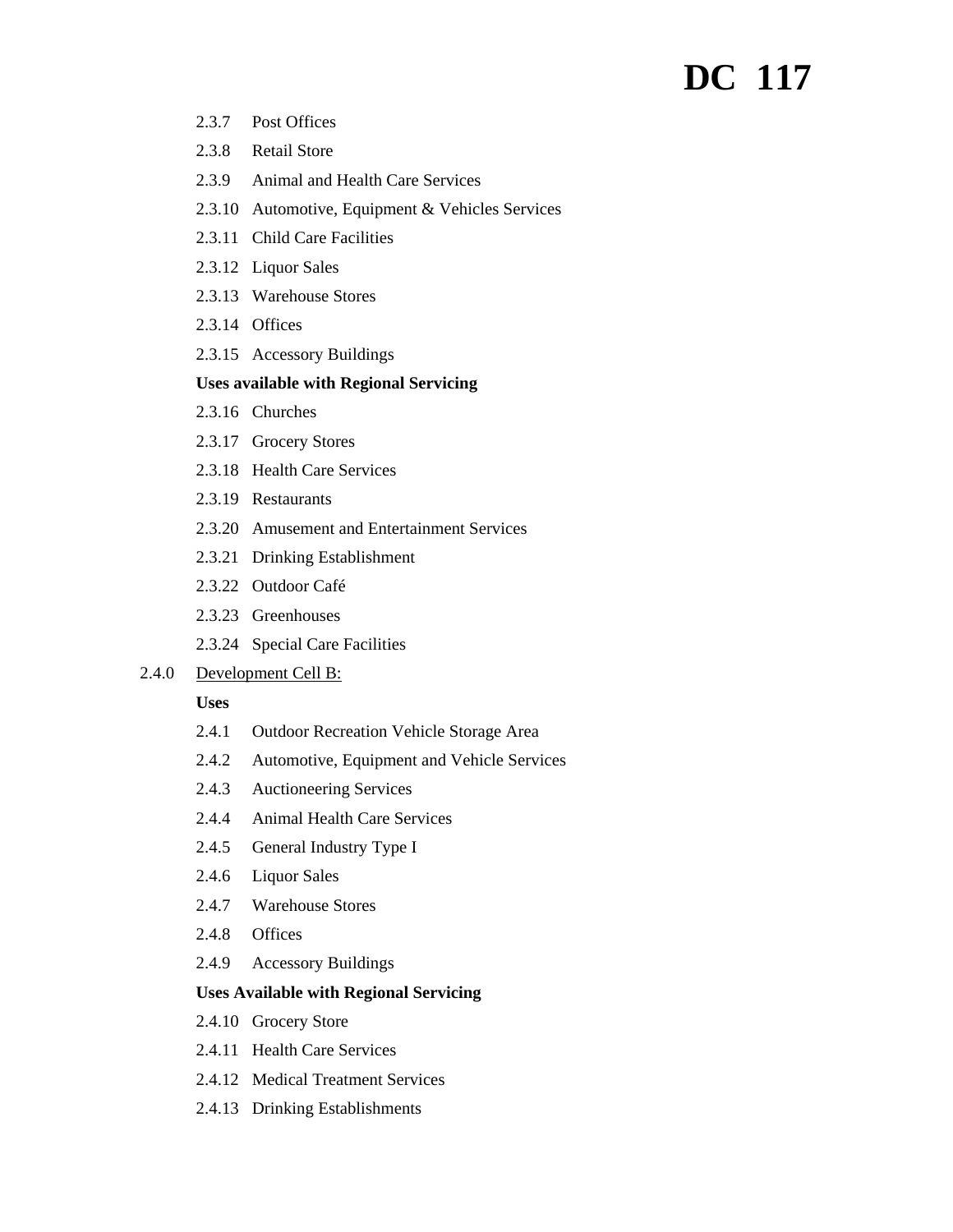# **DC 117**

2.4.14 Restaurants

- 2.5.0 Minimum & Maximum Requirements
	- 2.5.1 Minimum Parcel size 1,858 sq. m (20,000 sq. ft) (only with regional servicing)
	- 2.5.2 Maximum Building height (for new buildings):
		- i) 12 m (39.4 feet) for principal buildings;
		- ii) 5 m (16.4 feet) for accessory buildings.
	- 2.5.3 Maximum Number of Principle Buildings 2
	- 2.5.4 Maximum Area of Principle Buildings not to exceed a combined area of 10,668 sq. m. (35,000 sq. ft.)
	- 2.5.5 Maximum Number of Accessory Buildings 3
	- 2.5.6 Maximum Area of Accessory Buildings not to exceed a combined area of 464.5 sq. m. (5,000 sq. ft.)
	- 2.5.7 Minimum Front Yard 6 m. (19.6 ft.) from the westerly boundary of the Service Road Right of Way.
	- 2.5.8 Minimum Side Yard 6 m.  $(19.6 \text{ ft.})$
	- 2.5.9 Minimum Rear Yard 31 m. (101.7 ft.) For those parcels adjacent to the CPR Right of Way (Should Section 1.6.0 be no longer applicable, Section 2.5.10 shall apply)
	- 2.5.10 Minimum Rear Yard 6 m (19.6 ft.) For all other parcels
	- 2.5.11 Number of freestanding signs: 1
	- 2.5.12 Maximum Display Area 1.21 hectares (3 acres) **(Cell A)**
	- 2.5.13 Maximum Vehicle Inventory Area (as part of the Total Development Area) 3.64 hectares (9 acres) **(Cell A)**
	- 2.5.14 Minimum separation of vehicles within the Outdoor Recreational Vehicle Display Area – 3.05 metres (10 feet). **(Cell A)**
	- 2.5.15 Maximum number of stored Recreational Vehicles: 200 **(Cell B)**

# **3.0.0 DEVELOPMENT REGULATIONS**

- 3.1.0 No Development Permit for any use or *development* or *building* permit for any *building* shall be issued by the Development Authority and no *development* shall occur on the lands until:
	- 3.1.1 The Owner has completed a Traffic Impact Analysis for the entire development, and it has been approved by both the M.D. of Rocky View and Alberta Infrastructure and Transportation and further, that all road improvements identified in the Traffic Impact Analysis be constructed and completed by the Owner to the satisfaction of the Municipality and Alberta Infrastructure and Transportation.
	- 3.1.2 The Owner has received all necessary permits and/or approvals from Alberta Infrastructure and Transportation, in accordance with the Public Highways Development Act and the Highway Development Control Regulation.
	- 3.1.3 The Owner has prepared a Stormwater Management Plan, addressing with both on-site and off-site stormwater, completed by a qualified professional engineer licensed to practice in the Province of Alberta, that is satisfactory to the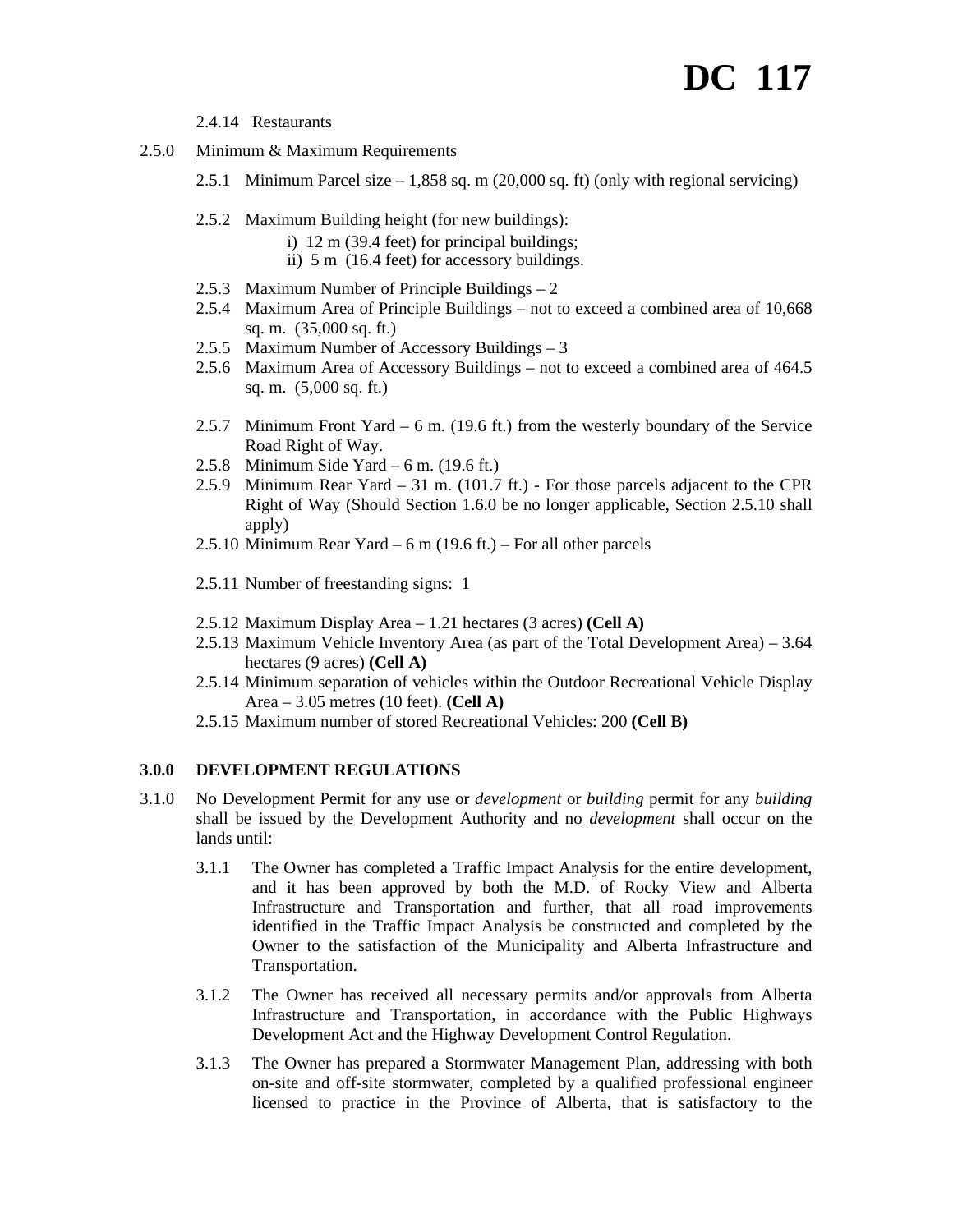Municipality, and which shows that the development will not negatively affect adjacent lands.

- 3.1.4 An Emergency Response Plan has been prepared by the Owner and submitted to the satisfaction of the Fire Chief, and which Plan establishes, among other things, measures for chemical containment and remediation, storage of fuels and chemicals, soil contamination and fire suppression;
- 3.1.5 The Owner has prepared and submitted an overall Site Development Plan, which includes an illustration of the vehicular and pedestrian movement corridors, parking and loading facilities and all other facilities that are to be located on the site, to the satisfaction of the Development Authority;
- 3.1.6 The Owner has submitted a Construction Management Plan completed by a qualified professional engineer licensed to practice in the Province of Alberta, satisfactory to the Municipality, which details amongst other items, erosion, dust and noise control measures and stormwater management during construction.
- 3.1.7 Each property may have more than one Principal Unit/Principal Building per parcel.
- 3.1.8 All other requirements of this Bylaw have been satisfied to the satisfaction of the Development Authority.
- 3.2.0 Water Supply and Sewage Treatment
	- 3.2.1 Potable water for all development on the site shall be provided by a piped source, licensed and approved for commercial use by Alberta Environment, or hauled to the site and stored in cisterns, all as approved by the Municipality and to the satisfaction of the Municipality.
	- 3.2.2 Disposal of wastewater shall be subject to all requirements of Alberta Environment and/or Alberta Municipal Affairs and all Municipal approvals pursuant to this Bylaw to the satisfaction of the Municipality.
	- 3.2.3 Chemically treated waste from Recreational Vehicles shall be collected via an approved dump station, shall then be placed in holding tanks and removed on a regular basis for disposal and treatment at an approved disposal facility to the satisfaction of the Municipality.
	- 3.2.4 A caveat regarding a Deferred Services Agreement is registered on the Lands, notifying the Owner or any future owners and all lessees of the requirement to connect to Municipally owned piped water and wastewater systems at their own cost when such services become available. This Agreement is to outline the location of existing services within the Lands, the operation and maintenance of these services, the requirements for their decommissioning once Municipal Servicing becomes available, all to the satisfaction of the Municipality.
- 3.3.0 Development and Building Standards
	- 3.3.1 Landscaping
		- a) Landscaping shall be provided in accordance with a Landscape Plan to be submitted to the Municipality upon application for a Development Permit. The Landscape Plan shall identify the location, type and extent of all hard and soft landscaping proposed for the lands, and shall require that a minimum of 15% of the lands within the Development Area shall be landscaped.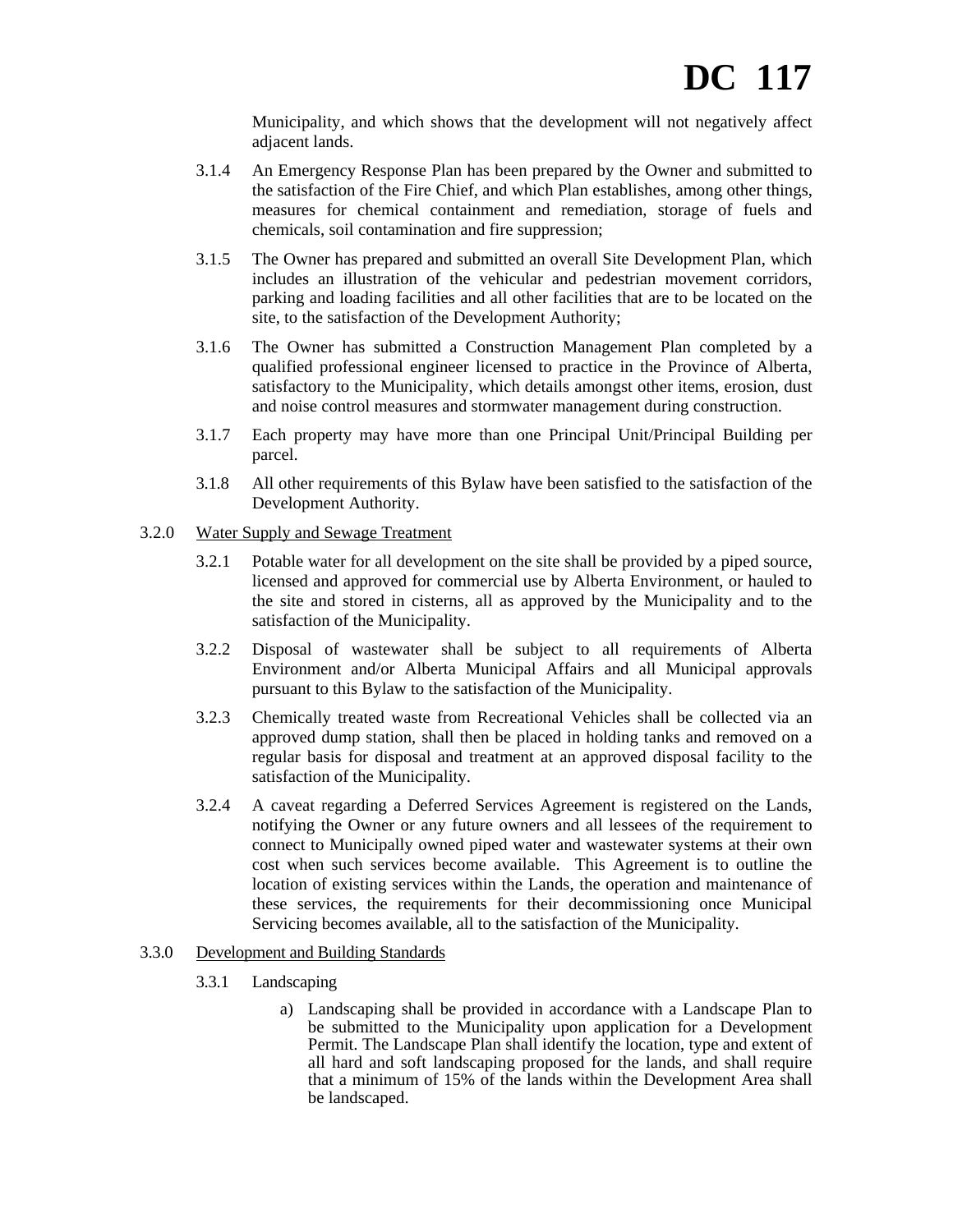- b) The Landscape Plan shall include methods to enhance the visual appeal of the development along the Queen Elizabeth II Highway corridor.
- c) Lands outside the Development Area for the Recreational Vehicle Sales and Service facility, which are not already developed, shall be seeded to grass. Excepting the gravelled area within the northeast portion of the subject lands.
- d) Within the landscaped area, there shall be a minimum of one (1) tree for every 50 square m (538.2 square feet); a combination of deciduous trees with a minimum calliper of 6.35 cm (2.5 inches); and, coniferous trees with a minimum height of 1.5 metres (5 feet). Trees shall comprise at least 50% of the tree/shrub mixture used as described in the Landscape Plan.
- e) The Landscape Plan contemplated herein shall identify the location and extent of the landscaping areas, the plant material proposed and the methods of irrigation and maintenance of landscaped areas.
- f) All plant materials shall be of a species capable of healthy growth in the Municipality and shall conform to the standards of the Canadian Nursery Trades Association for nursery stock.
- g) The quality and extent of landscaping established on site shall be the minimum standard to be maintained for the life of the development. Adequate means of irrigating any soft landscaping and maintaining both hard and soft landscaping shall be detailed in the Landscape Plan.
- h) Landscaping treatment within the Plan Area means the modification and enhancement of the surface area of a site through the use of any or all of the following elements:
	- Soft landscaping consisting of vegetation such as berms, trees, shrubs, hedges, grass and ground cover; and,
	- Hard landscaping consisting of non-vegetative materials such as brick, stone, concrete, tile and wood, excluding monolithic concrete and asphalt.
- i) All areas of the site shall be subject to a weed control program prepared by the Owner in accordance with the Weed Control Act of Alberta, and confirmed in a Development Permit to the satisfaction of the Municipality.
- j) The Vehicle Display Area is to be designed with a park-like character where landscaping features are integrated and there is significant spacing between vehicles.
- k) The Recreation Vehicles Storage Area is to be designed to complement and integrate into the existing onsite development.
- 3.3.2 Controlled Appearance
	- a) The design, character and appearance of any buildings, structures or signs proposed to be erected or located on the lands must be acceptable to the Development Authority having due regard to:
		- the compatibility with and the affect on adjacent properties and the surrounding rural area; and,
		- the visual enhancement of Queen Elizabeth II Highway as an important transportation corridor.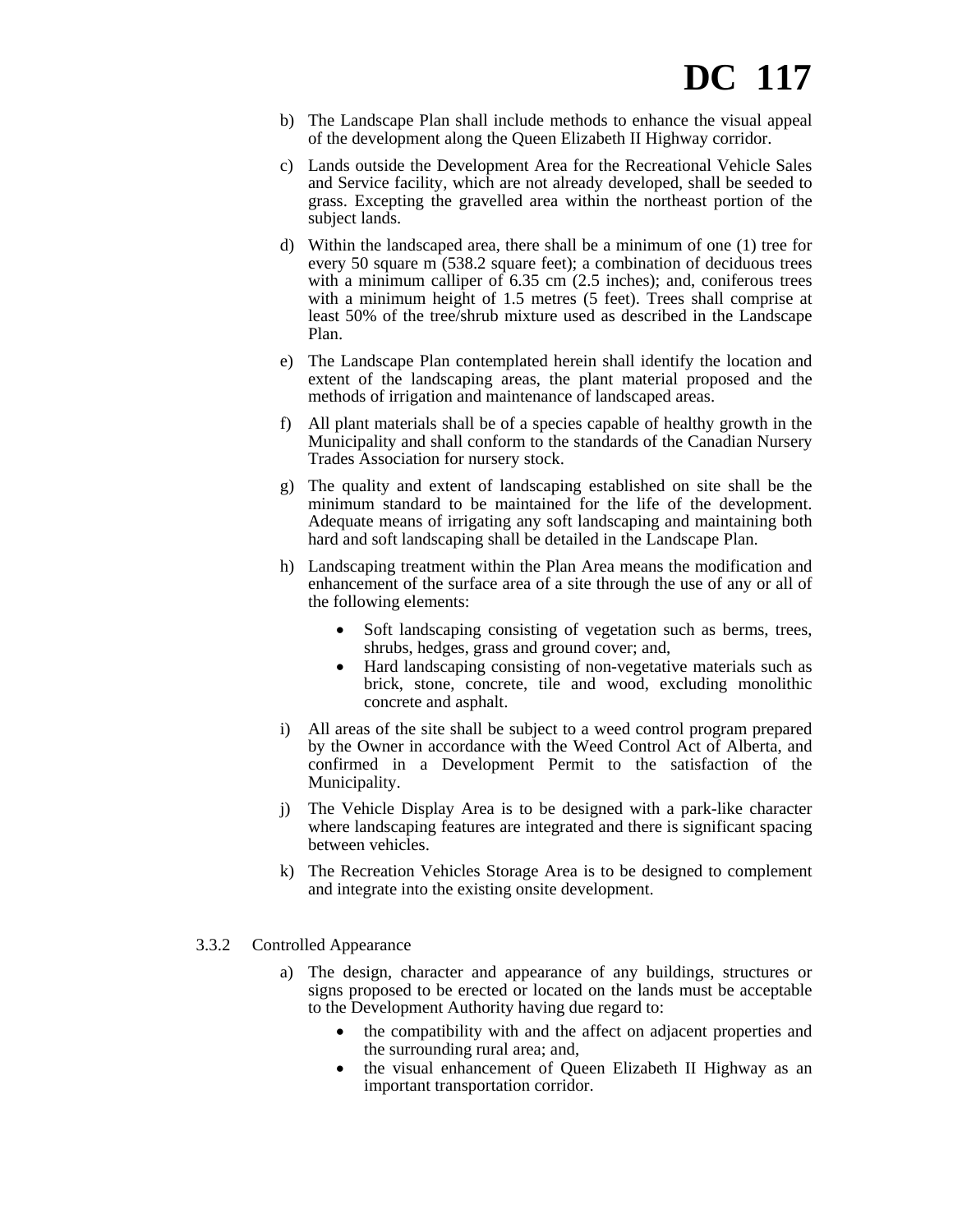- b) All buildings adjacent to Queen Elizabeth II Highway should be oriented to face the Highway.
- c) Parking facilities, for domestic vehicles, shall be provided for in accordance with the requirements of the Land Use Bylaw, except that parking shall be screened and/or integrated into building architecture and/or landscaped pursuant to 3.3.1 above. Parking shall not be permitted within any setback area.
- d) All parking and/or loading zones for these buildings shall be located at either the rear or the side of the proposed buildings; screened from Queen Elizabeth II Highway
- e) Signage shall be considered concurrently with a Development Permit application and may be integrated into building architecture and shall be consistent with the overall development theme.
- f) Lighting shall be located, oriented and shielded to prevent adverse affects on adjacent properties and the safe and efficient function of the QE II Highway.
- g) There shall be no flashing or animated signs.
- h) Any Recreational Vehicle Inventory Areas shall at all times be screened to soften the visual impact from the QE II Highway, as well as the adjacent lands to the satisfaction of the Municipality.
- 3.3.3 Performance Standards
	- a) Air Contaminants, Visible and Particulate Emissions No use within any building or structure on the lands shall cause or create air contaminants, visible emissions or particulate emissions beyond the building which contains them.
	- b) Odorous Matter No use or operation within a building shall cause or create the emission of odorous matter or vapour beyond the building which contains the use or operation.
	- c) Toxic Matter No use or operation on the lands or within a building shall cause or create the emission of toxic matter beyond the lands or the building which contains it. The handling, storage and disposal of any toxic or hazardous materials or waste shall be in accordance with the regulations of any government authority having jurisdiction.
	- d) Garbage Storage Garbage and waste material shall be stored in weatherproof and animal-proof containers. Such containers shall be located within buildings or adjacent to the side or rear of buildings, and shall be screened from view by all adjacent properties and roadways, all to the satisfaction of the Development Authority.
	- e) Fire and Explosive Hazards Uses and operations on the site which handle, store or utilize products which may be hazardous due to their corrosive, poisonous, flammable, or explosive characteristics shall comply with the applicable fire regulations of the Municipality or the regulations of any other government authority having jurisdiction and in accordance with any hazardous materials or emergency management plan that may be require by the Municipality, and as defined in a Development Permit.
	- f) Fire Protection Fire protection measures shall be provided as may be required by the Municipality and included in a Development Permit.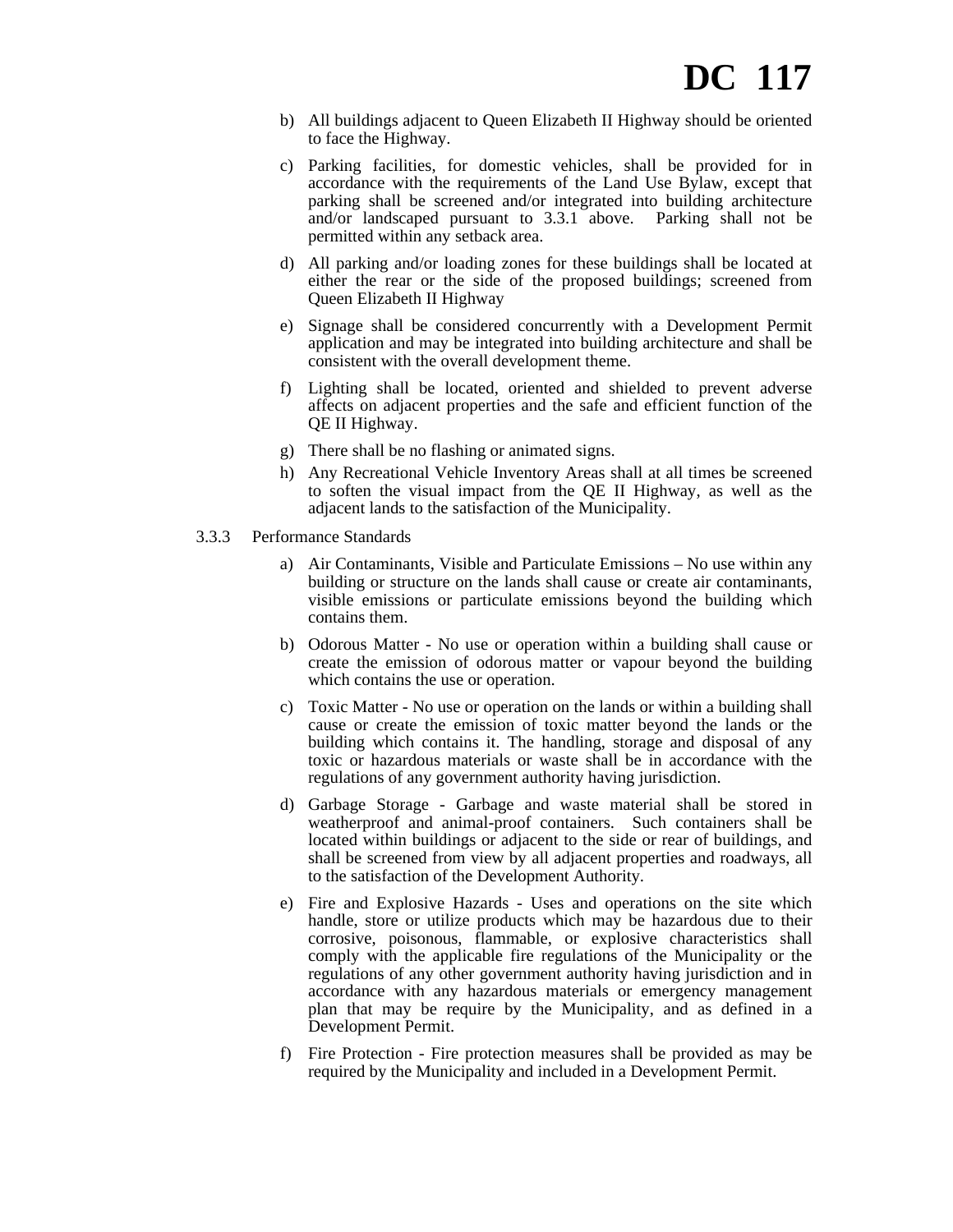# **4.0.0 DEFINITIONS**

.

Unless otherwise defined in this Bylaw, all words and uses shall be defined as per Section 8 (Definitions) of Bylaw C-4841-97.

**Development Area** - means the entire area utilized for the Recreational Vehicle Sales and Service facility.

**Outdoor Recreational Vehicle Display Area** - means that area identified on the overall Site Development Plan utilized for the showing of Recreational Vehicles

**Outdoor Recreational Vehicle Inventory Area** - means the area identified on the Overall Site Development Plan in which a higher density of Recreational Vehicles may be kept.

**Outdoor Recreational Vehicles Storage Area** – means an area of land set aside for the outdoor storage of recreational vehicles.

#### **5.0.0 IMPLEMENTATION**

5.1.0 The bylaw comes into effect upon the date of its third reading.

#### **DIVISION 7 File: 6513001 – 2006-RV-708**

First reading passed in open Council, assembled in the City of Calgary, in the Province of Alberta, on Tuesday, May 8, 2007, on a motion by Councillor McLean.

Second reading passed in open Council, assembled in the City of Calgary, in the Province of Alberta, on Tuesday, June 26, 2007, on a motion by Councillor Habberfield.

Third reading passed in open Council, assembled in the City of Calgary, in the Province of Alberta, on Tuesday, June 26, 2007 on a motion by Councillor Branson.

REEVE OR DEPUTY REEVE MUNICIPAL SECRETARY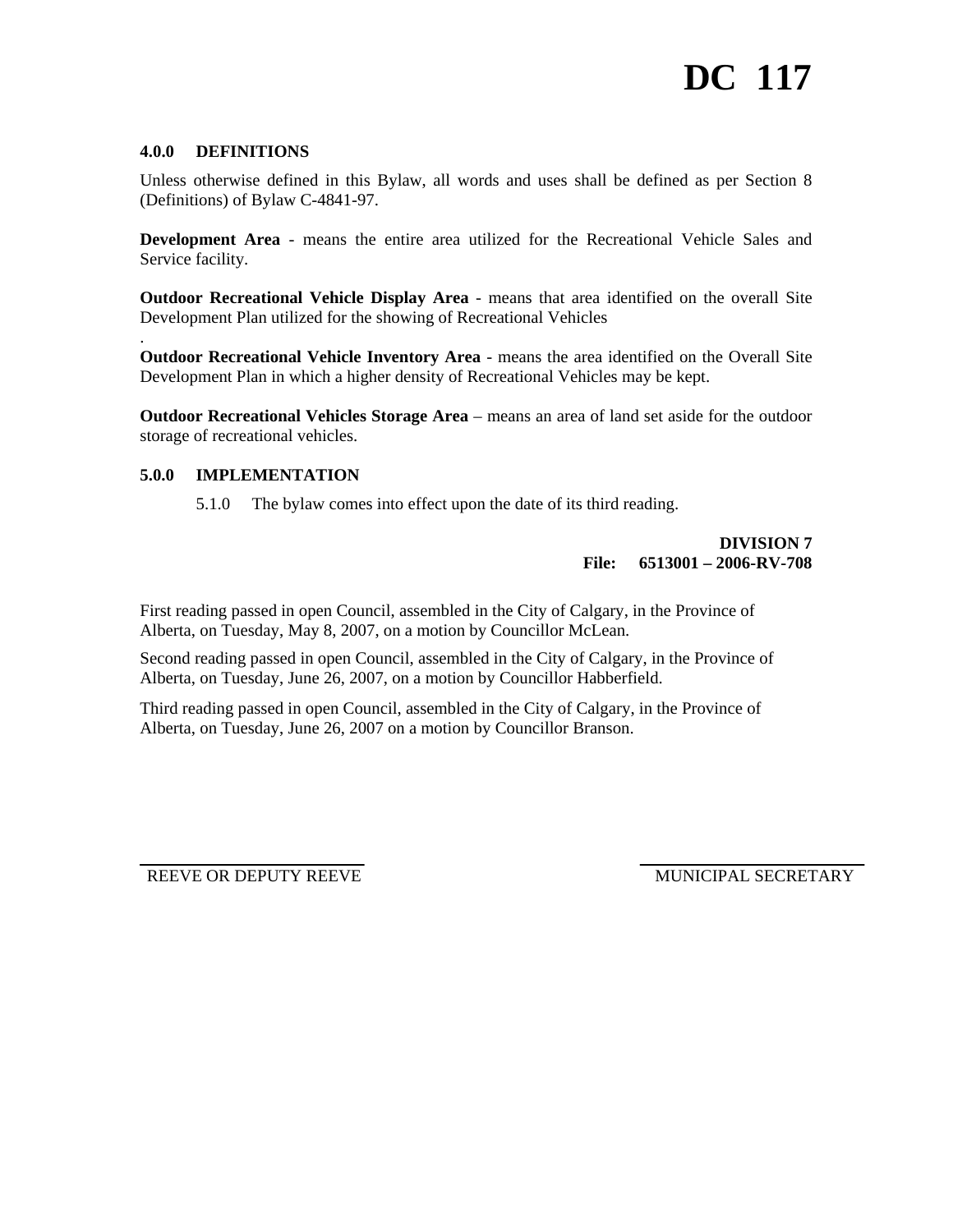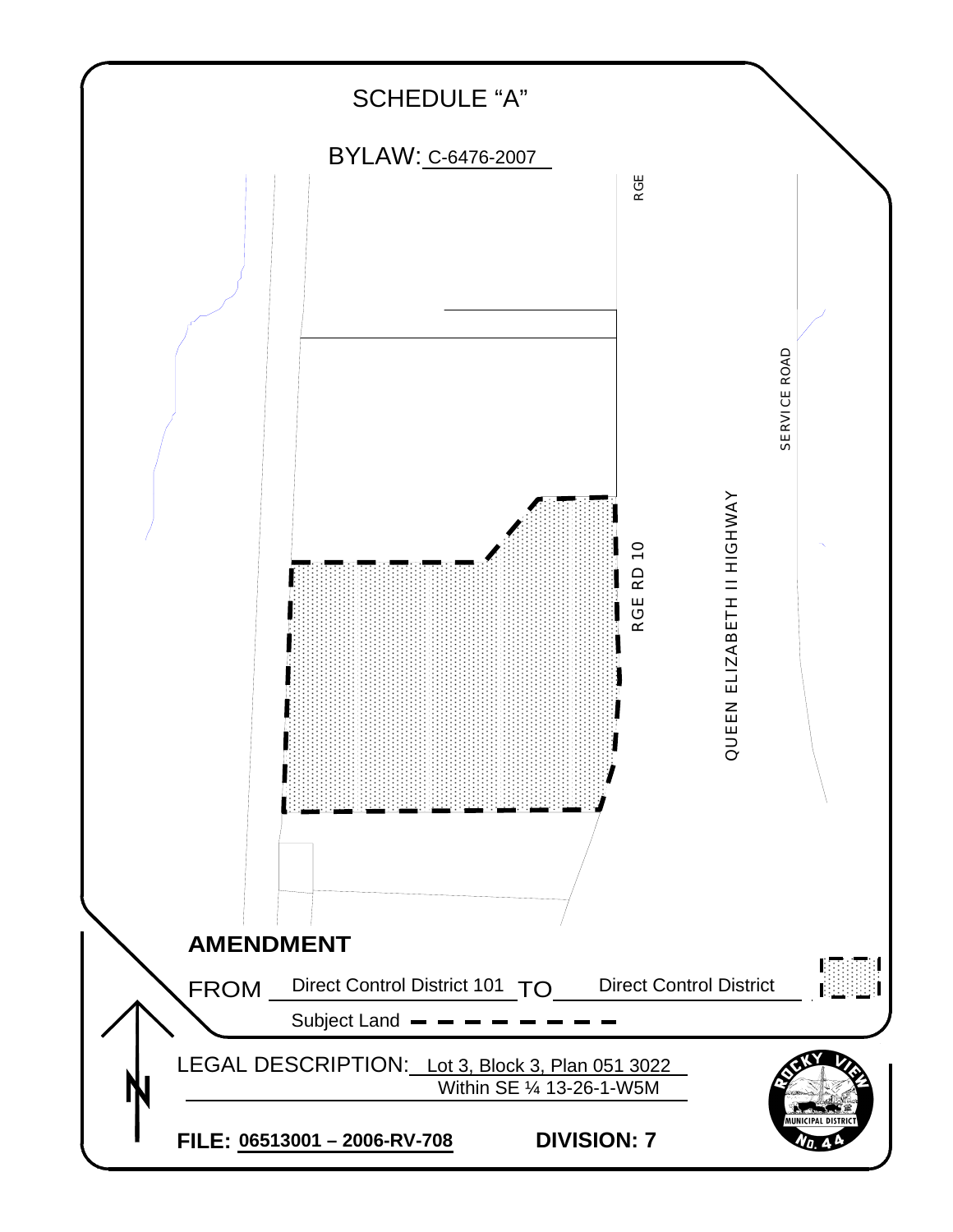